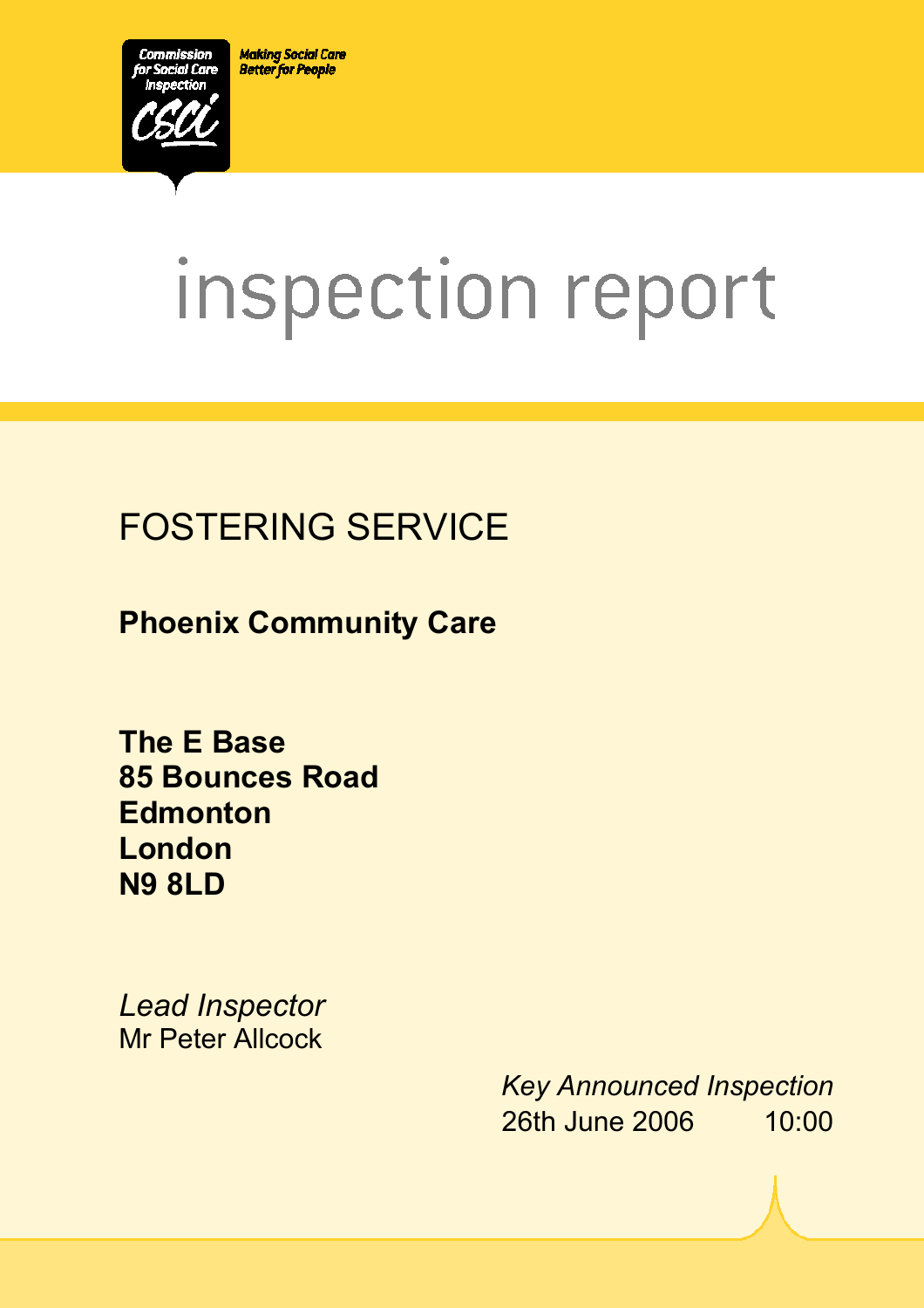The Commission for Social Care Inspection aims to:

- Put the people who use social care first
- Improve services and stamp out bad practice
- Be an expert voice on social care
- Practise what we preach in our own organisation

| <b>Reader Information</b> |                                                                                                                                                                                                              |  |  |  |
|---------------------------|--------------------------------------------------------------------------------------------------------------------------------------------------------------------------------------------------------------|--|--|--|
| Document Purpose          | <b>Inspection Report</b>                                                                                                                                                                                     |  |  |  |
| Author                    | <b>CSCI</b>                                                                                                                                                                                                  |  |  |  |
| Audience                  | <b>General Public</b>                                                                                                                                                                                        |  |  |  |
| Further copies from       | 0870 240 7535 (telephone order line)                                                                                                                                                                         |  |  |  |
| Copyright                 | This report is copyright Commission for Social<br>Care Inspection (CSCI) and may only be used<br>in its entirety. Extracts may not be used or<br>reproduced without the express permission of<br><b>CSCI</b> |  |  |  |
| Internet address          | www.csci.org.uk                                                                                                                                                                                              |  |  |  |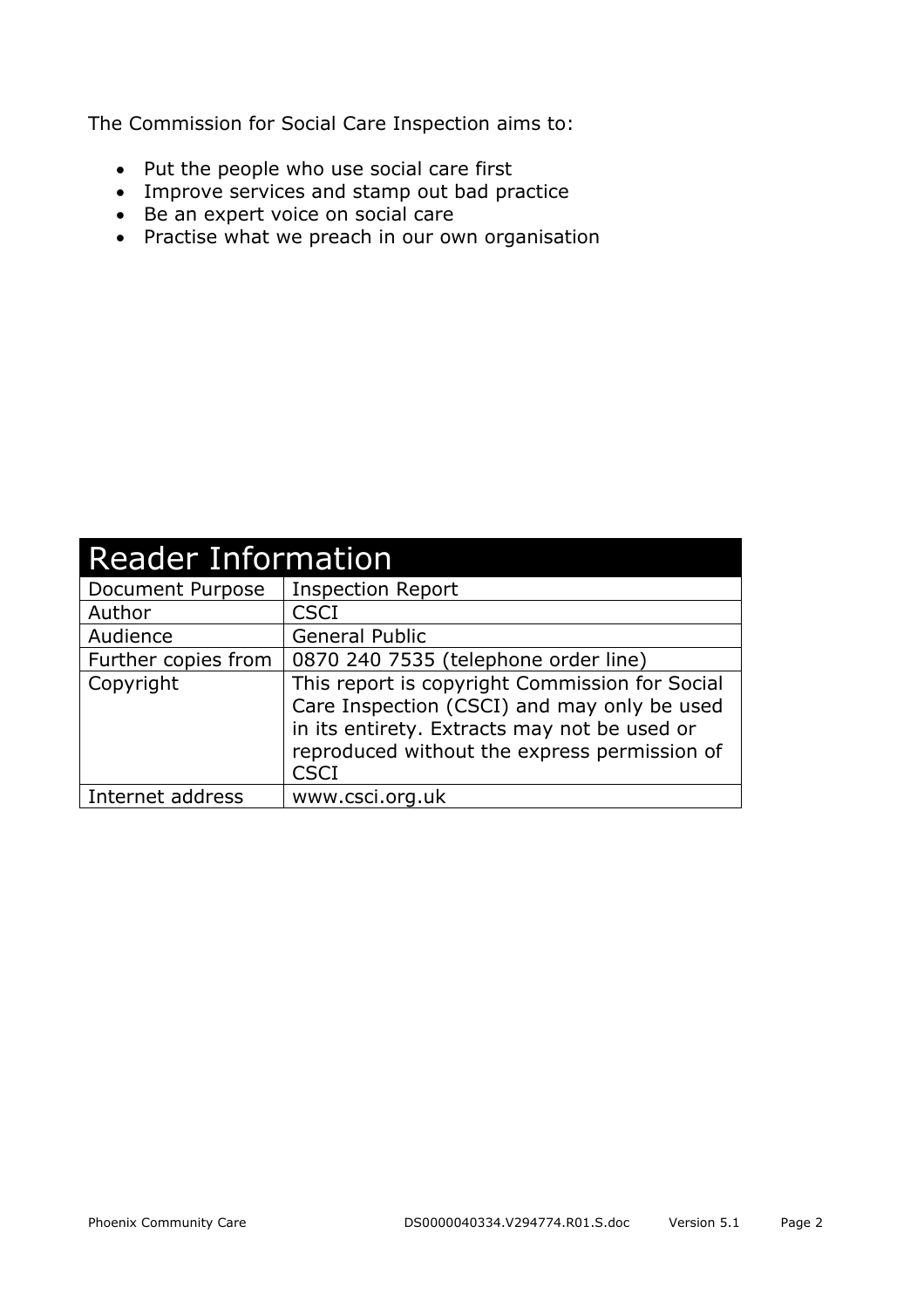This is a report of an inspection to assess whether services are meeting the needs of people who use them. The legal basis for conducting inspections is the Care Standards Act 2000 and the relevant National Minimum Standards for this establishment are those for *Fostering Services.* They can be found at www.dh.gov.uk or obtained from The Stationery Office (TSO) PO Box 29, St Crispins, Duke Street, Norwich, NR3 1GN. Tel: 0870 600 5522. Online ordering: www.tso.co.uk/bookshop

*Every Child Matters,* outlined the government's vision for children's services and formed the basis of the Children Act 2004. It provides a framework for inspection so that children's services should be judged on their contribution to the outcomes considered essential to wellbeing in childhood and later life. Those outcomes are:

- Being healthy
- Staying safe
- Enjoying and achieving
- Making a contribution; and
- Achieving economic wellbeing.

In response, the Commission for Social Care Inspection has re-ordered the national minimum standards for children's services under the five outcomes, for reporting purposes. A further section has been created under 'Management' to cover those issues that will potentially impact on all the outcomes above.

Copies of *Every Child Matters* and *The Children Act 2004* are available from The Stationery Office as above

This report is a public document. Extracts may not be used or reproduced without the prior permission of the Commission for Social Care Inspection.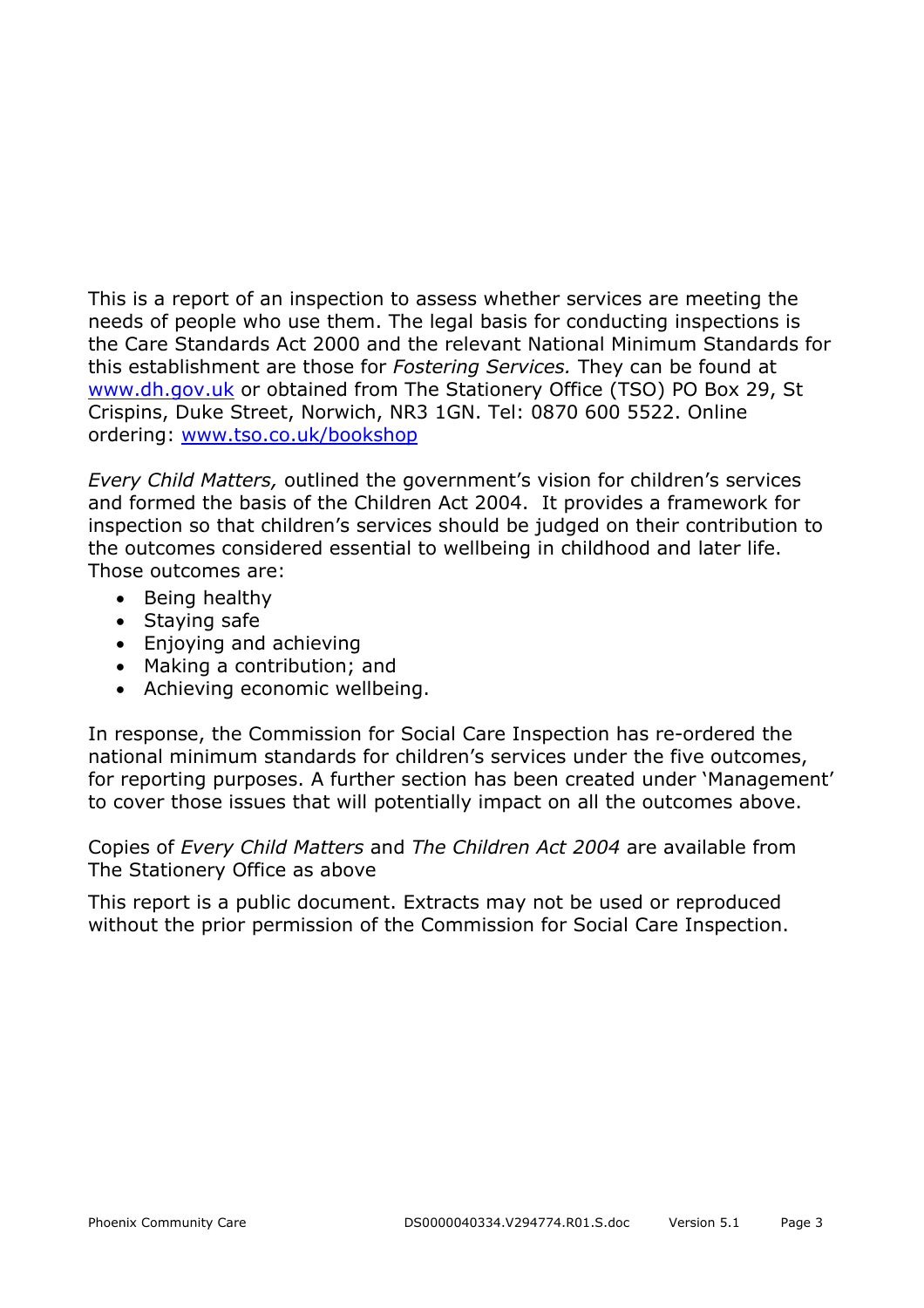# **SERVICE INFORMATION**

| <b>Name of service</b>                                              | <b>Phoenix Community Care</b>                                        |
|---------------------------------------------------------------------|----------------------------------------------------------------------|
| <b>Address</b>                                                      | The E Base<br>85 Bounces Road<br>Edmonton<br>London<br><b>N9 8LD</b> |
| <b>Telephone number</b>                                             | 020 8887 6888                                                        |
| <b>Fax number</b>                                                   |                                                                      |
| <b>Email address</b>                                                |                                                                      |
| <b>Provider Web address</b>                                         |                                                                      |
| <b>Name of registered</b><br>provider(s)/company<br>(if applicable) | <b>Phoenix Community Care</b>                                        |
| <b>Name of registered</b><br>manager (if applicable)                | Mrs Pauline Ann Hawkes                                               |
| <b>Type of registration</b>                                         | <b>Fostering Agencies</b>                                            |
|                                                                     |                                                                      |

**Category(ies) of registration, with number of places**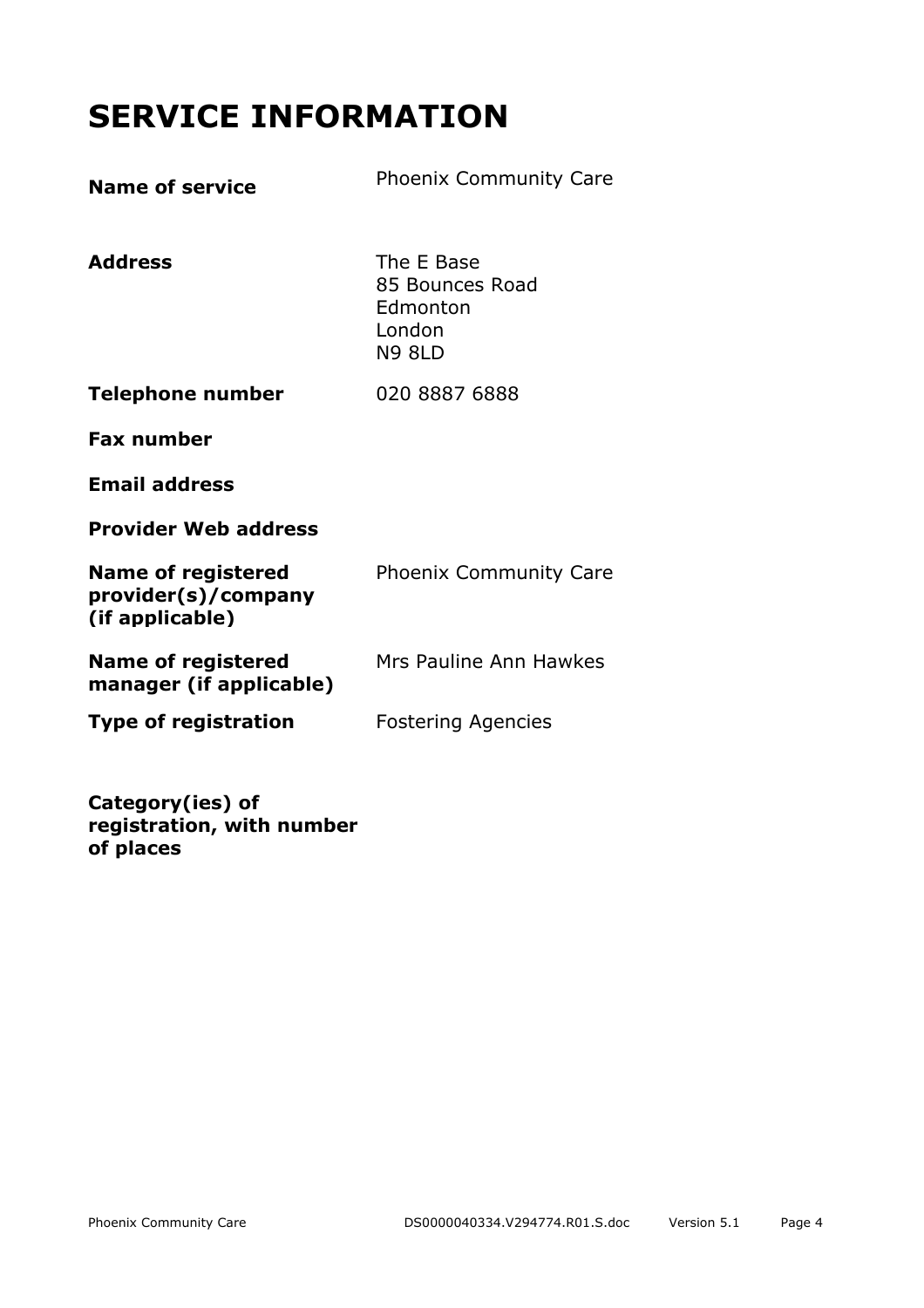# **SERVICE INFORMATION**

#### **Conditions of registration:**

#### **Date of last inspection** 12th September 2005

#### **Brief Description of the Service:**

Phoenix Community Care is an independent fostering agency registered by the Commission for Social Care Inspection in 2004. The agency states its priority as being to place "children who have come to this country seeking asylum and who are under 15".

The agency is owned and managed by Adrian and Pauline Hawkes, husband and wife. The office is located in Edmonton, on a main road and can be reached by British rail or London buses. There is a well-furnished office where training and meetings can take place. The agency has currently four registered foster carers. Besides being a foster agency, PCC is involved in the provision of support to young persons living in the community with support. This part of the service is not registered by CSI but is run through an arrangement between PCC and placing authorities. From discussions it was understood that the registered providers have other business interests such as NVQ training and full time education for children of different ages. The web address of the agency is www.phoenixcommunity.org.uk.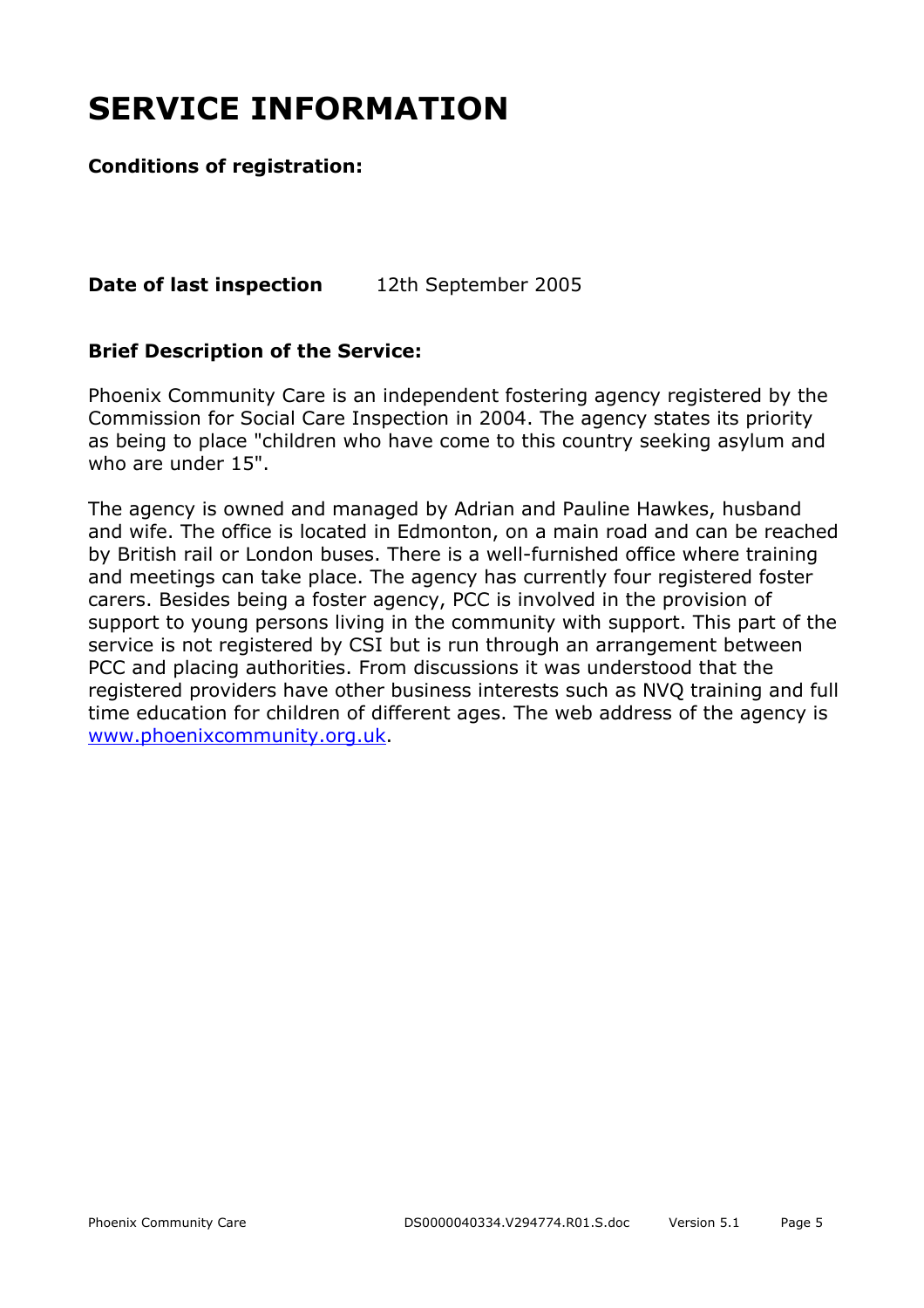# **SUMMARY**

This is an overview of what the inspector found during the inspection.

Peter Allcock undertook this announced inspection, with the fieldwork-taking place between  $26<sup>th</sup>$  July  $30<sup>th</sup>$  November 2006. Prior to the fieldwork phase, the inspector read the pre-inspection material provided by the agency, and correspondence on file in the Commission for Social Care Inspection office.

The fieldwork phase of the inspection consisted of two days in the office, and inspection activity included the examination of records, and an interview with the responsible person and the agency manager. A meeting of the agencies panel was attended and the inspector took the opportunity to talk to the chair of the panel following the meeting. Two foster carers were visited, and the inspector spoke to the only child currently placed by the agency.

The inspector would like to thank the responsible persons and staff of the agency for their helpful and professional manner in the conduct of this inspection, and was struck by their strong commitment to providing a good quality service, which gives the inspector confidence that the requirements made in this report will be met, and the good practice recommendation acted upon.

#### **What the service does well:**

The agency provides carers who care very much about the children and young people placed with them. Children and young people's Education is valued and supported, as are arrangements for contact with children and young people's family and friends. There are opportunities for consultation, which would benefit from further development, and the child visited during this inspection was clearly very happy in his placement, and frequent requests from children in his road to come out and play football suggested that he was well integrated into his local community.

#### **What has improved since the last inspection?**

Since the last inspection, the agency has ensured that there are two references on file for all staff, which ensures that all the necessary checks have been undertaken to ensure that staff employed by the agency are suitable people to work with vulnerable children and young people.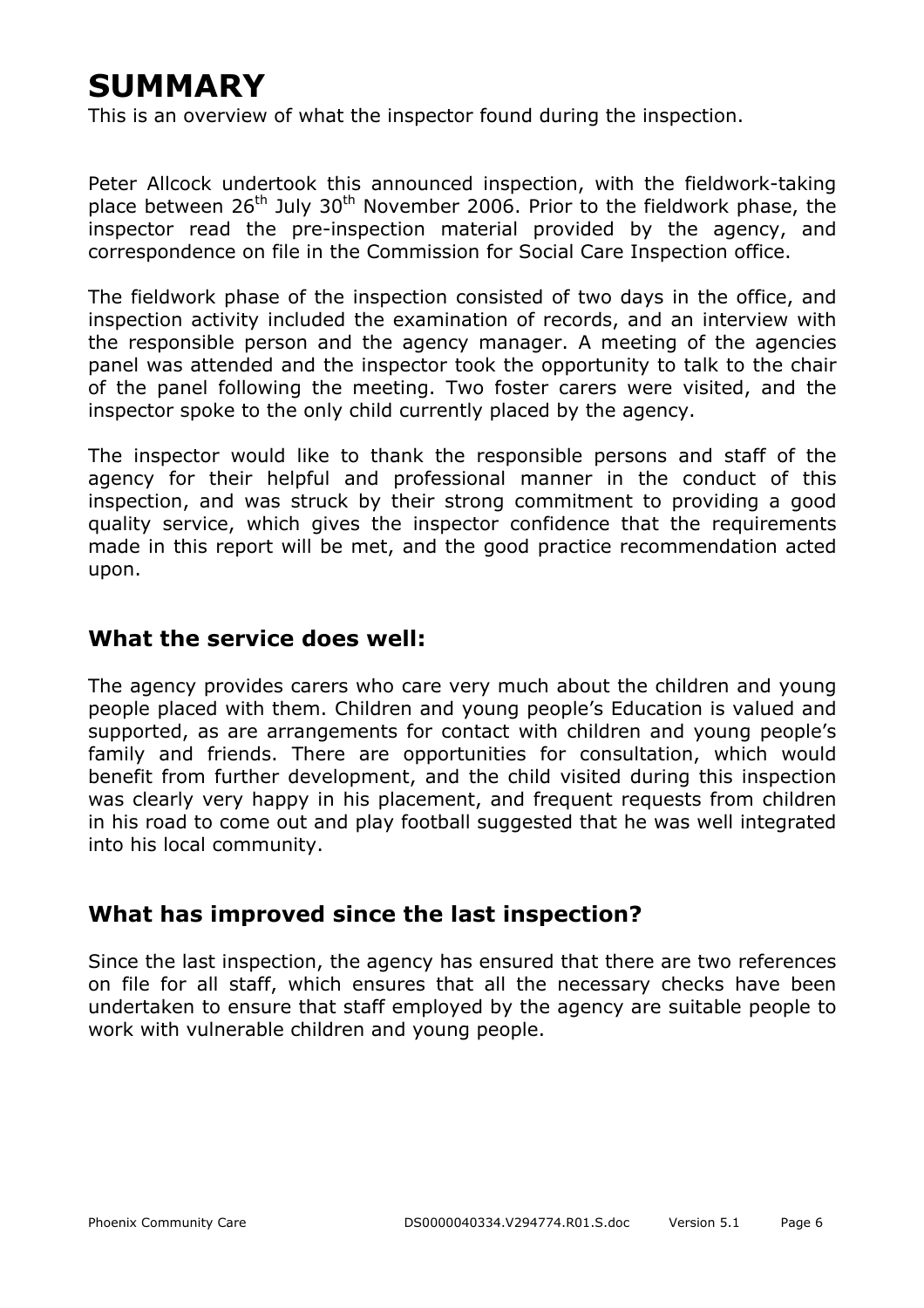#### **What they could do better:**

Following this inspection there are a total of six requirements and a good practice recommendation. Whilst the level of supervision and support to foster carers, it is important that this role is undertaken by a qualified social worker. The operational procedures of the agency's panel and child protection procedures would benefit from updating, and appropriate training would enhance the performance of the panel. The final requirement is that reviews must be undertaken and presented to Panel in a timely manner.

Please contact the provider for advice of actions taken in response to this inspection.

The report of this inspection is available from enquiries@csci.gsi.gov.uk or by contacting your local CSCI office.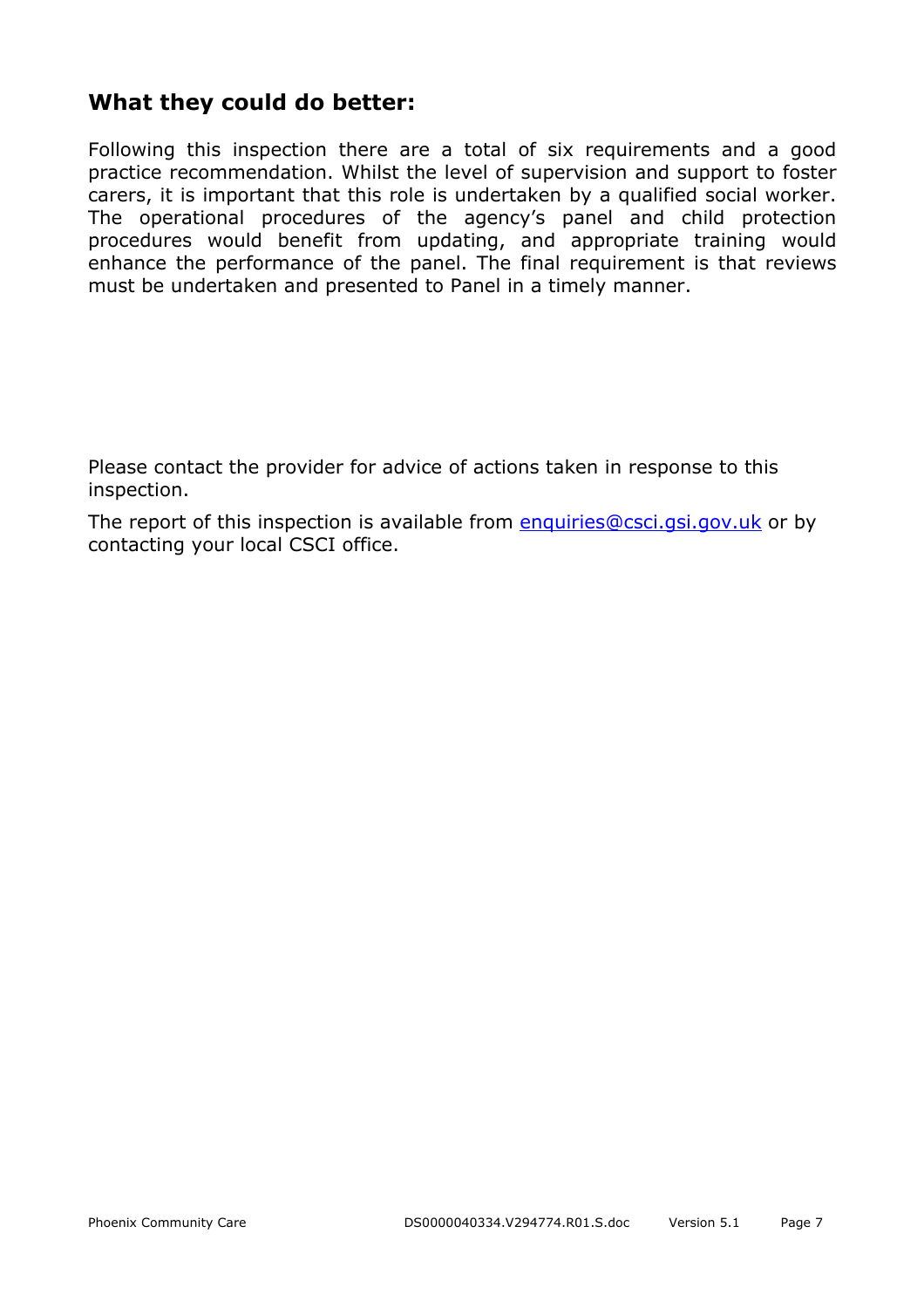# **DETAILS OF INSPECTOR FINDINGS**

## **CONTENTS**

| Being Healthy                                           |
|---------------------------------------------------------|
| <b>Staying Safe</b>                                     |
| Enjoying and Achieving                                  |
| Making a Positive Contribution                          |
| Achieving Economic Wellbeing                            |
| Management                                              |
| Scoring of Outcomes                                     |
| Statutory Requirements Identified During the Inspection |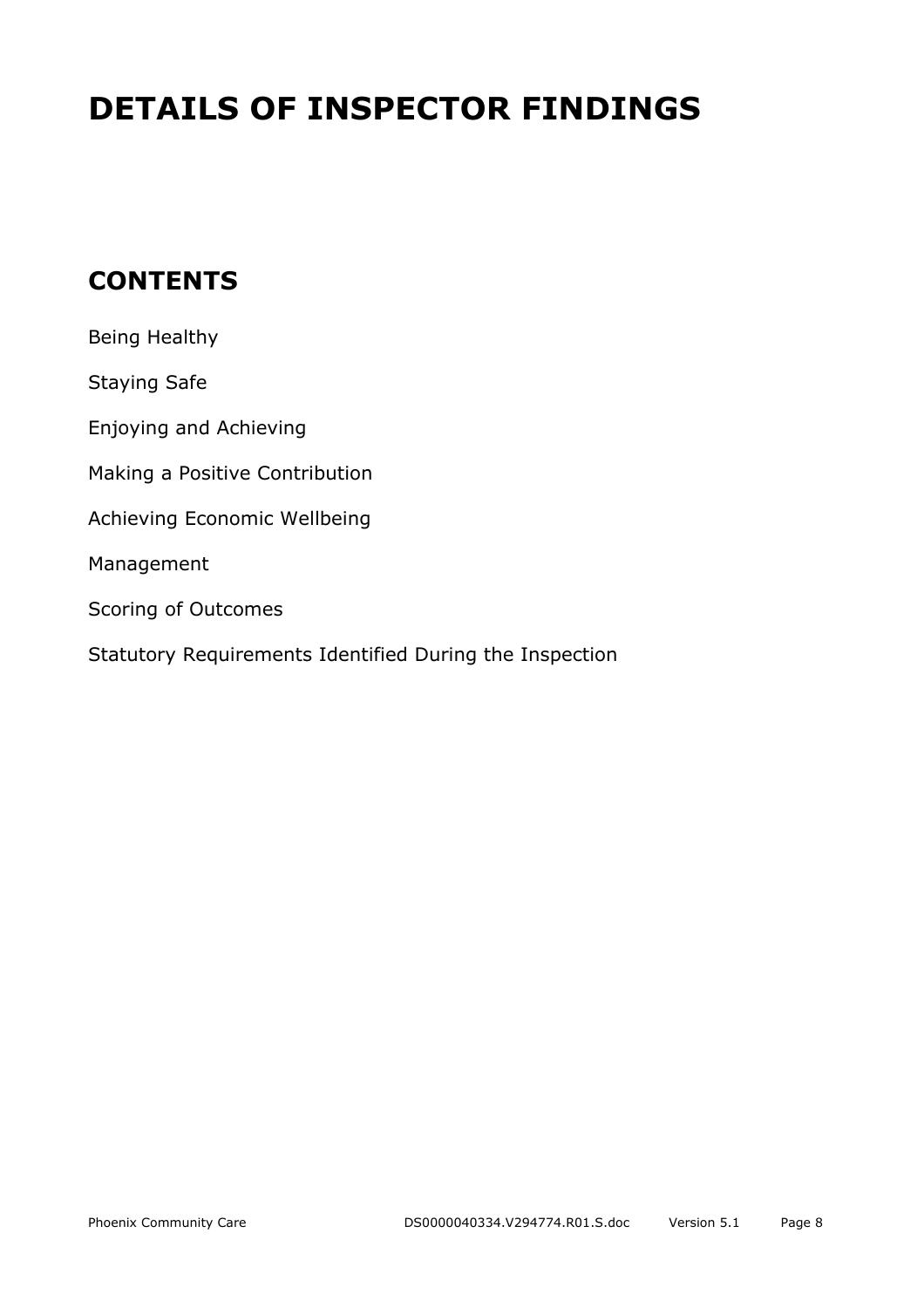## **Being Healthy**

#### **The intended outcome for this Standard is:**

• The fostering service promotes the health and development of children.(NMS 12)

#### **The Commission considers Standard 12 the key standard to be inspected at least once during a 12 month period.**

#### **JUDGEMENT – we looked at the outcome for Standard:**

#### **12**

Quality in this outcome area is good. This judgement has been made from evidence gathered both during and before the visit to this service.

Children and young people are placed with carers who will promote their health and development.

#### **EVIDENCE:**

#### **NMS 12 – Health and Development**

There are policies and procedures in place setting out the responsibilities of foster carers in promoting the health and welfare of children and young people. Both foster carers visited during this inspection were aware of their responsibilities to ensure registration with a local GP and provide access to regular dental and opticians checks. Both foster carers visited during this inspection were aware of their responsibilities, and the child currently placed by the agency had recently had their annual medical. The child visited by the inspector described how his carers encouraged him to look after himself, and to eat a healthy diet.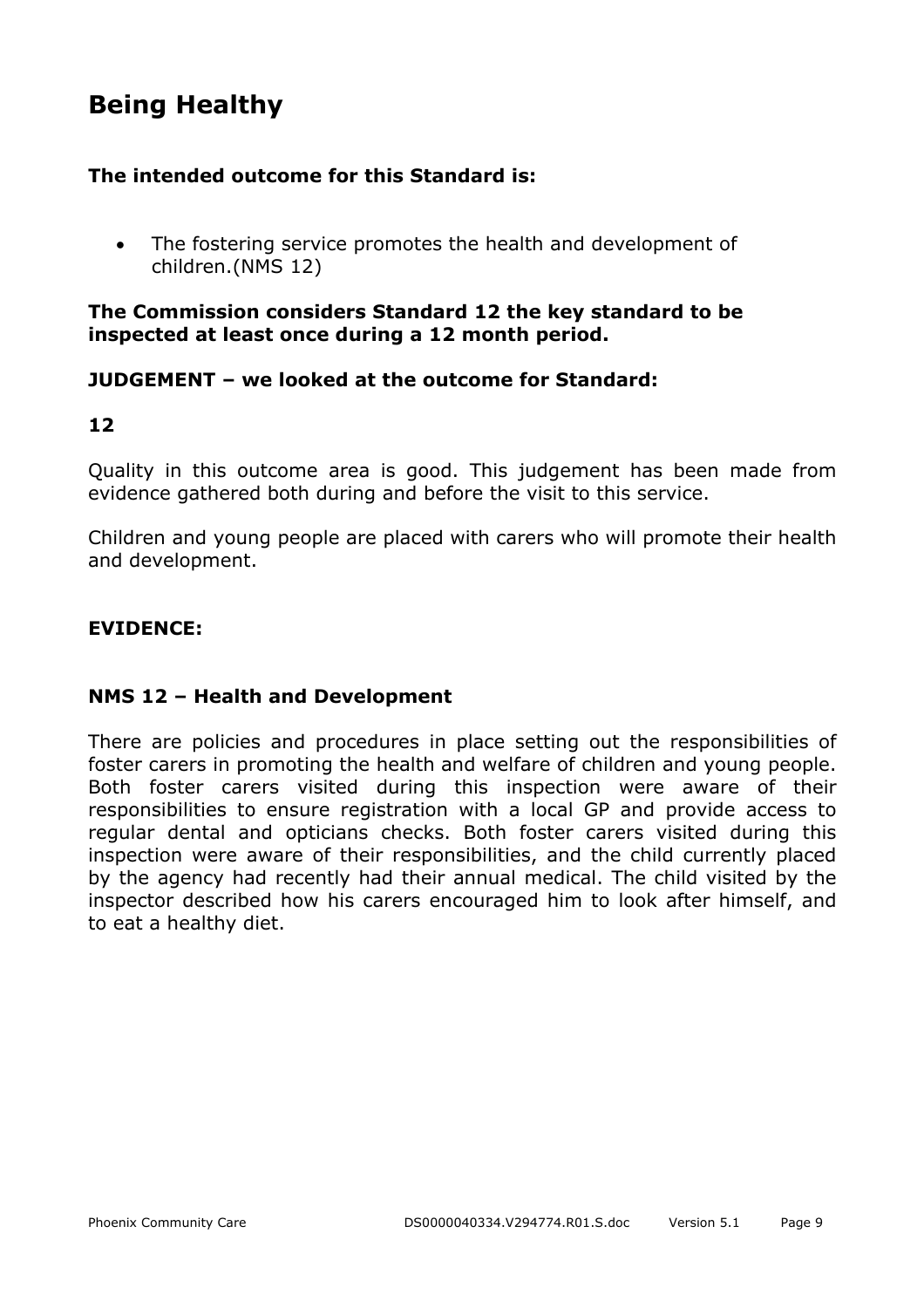## **Staying Safe**

#### **The intended outcomes for these Standards are:**

- Any persons carrying on or managing the service are suitable. (NMS 3)
- The fostering service provides suitable foster carers.(NMS 6)
- The service matches children to carers appropriately.(NMS 8)
- The fostering service protects each child or young person from abuse and neglect.(NMS 9)
- The people who work in or for the fostering service are suitable to work with children and young people.(NMS 15)
- Fostering panels are organised efficiently and effectively.(NMS 30)

#### **The Commission considers Standards 3, 6, 8, 9, 15 and 30 the key standards to be inspected at least once during a 12 month period.**

#### **JUDGEMENT – we looked at outcomes for the following Standard(s):**

#### **3, 6, 8, 9, 15, 30**

Quality in this outcome area is good. This judgement has been made from evidence gathered both during and before the visit to this service.

Children and young people placed by the agency benefit from living with foster carers who are suitable to care for vulnerable children and young people, and to whom they are suitable matched. The child protection procedures do not offer sufficient clarity to guide staff and foster carers sufficiently in the safeguarding of the welfare of children and young people.

Panel members would benefit from training to increase the effectiveness with which it discharges its responsibilities.

#### **EVIDENCE:**

#### **NMS 3 – Suitability of Responsible Persons**

Documentation held by the Commission for Social Care Inspection as part of the registration process, and staff files held by the agency, contain evidence that demonstrate that the appropriate checks and references have been undertaken to ensure that the persons carrying on and managing the agency, are suitable persons to run a business concerned with safeguarding and promoting the welfare of children and young people.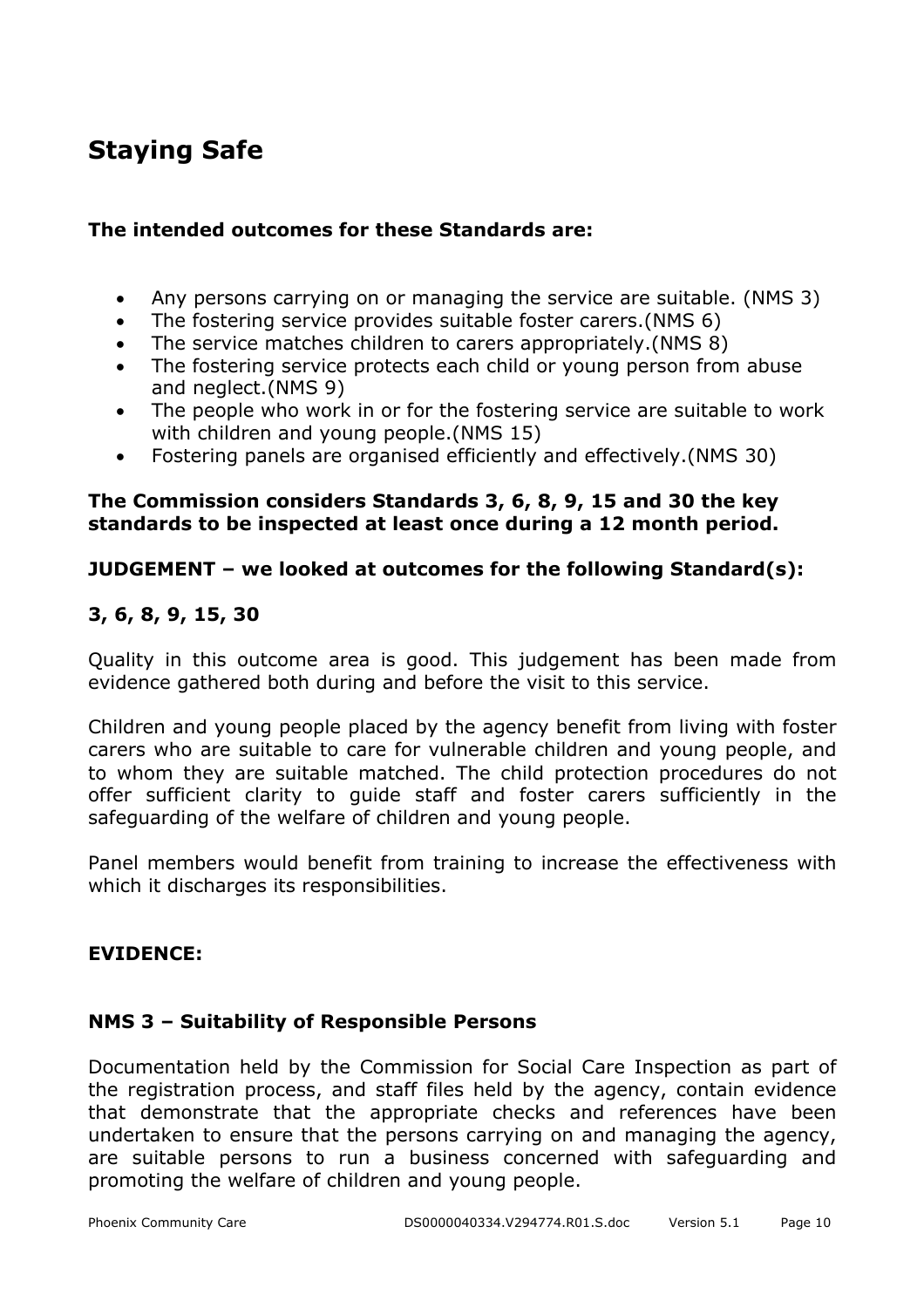#### **NMS 6 – Suitability of Foster Carers**

The inspector visited two foster carers, who were providing homely accommodation for young people. Both foster carers confirmed that the agency had given their homes a health and safety inspection as part of her assessment to be a foster carer, and that basic health and safety had been part of their introductory training.

Both foster carers visited during this inspection were aware that they could be interviewed or visited as part of the Commission's inspection processes.

#### **NMS 8 – Matching**

The registered manager of the agency told the inspector that she would consider carefully the skills and preferences of foster carers as part of the matching process prior to sending information to a placing authority. Where possible the agency would offer a carer of the same cultural background to the child. The inspector saw that one foster family is caring sensitively for a child in a transracial placement, and they have worked hard with the support of the agency to ensure that the child is given a positive understanding of his heritage.

#### **NMS 9 – Child Protection**

The agency provides written guidance to foster carers with regard to child protection, procedures for children and young people who are missing from care, bullying, including signs to look for, and managing difficult behaviour.

The child protection procedure requires amendment to ensure that the procedures following an allegation are as set out in the London Child Protection Procedures.

#### **NMS 15 – Suitability of Staff**

The inspector read staff files during the inspection, and following a requirement made at the last inspection, all files contained two written references, and an appropriate enhanced disclosure from the Criminal Records Bureau.

#### **NMS 30 – Fostering Panel**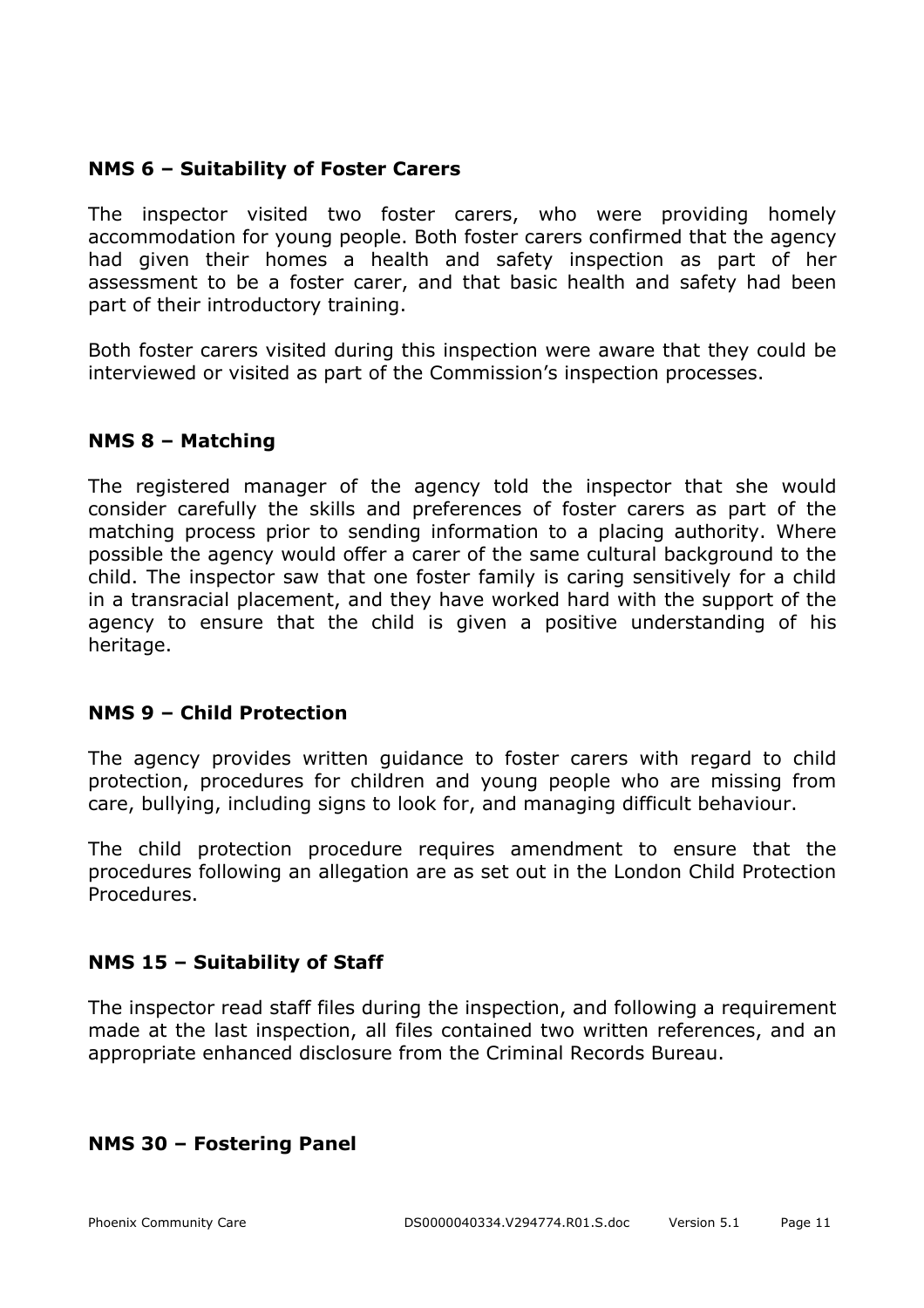The panel chair is a director of an associate company to that of the agency, and it is recommended that the responsible persons consider the appointment of an independent chair. The vice chair is also a director of the agency. The panel membership includes members with experience of being looked after, as a foster carer, in education and there is also a medical adviser. The panel has met on four previous occasions and the meeting on the  $30<sup>th</sup>$  October was attended by the inspector, who also read the records of the previous panel meetings.

The agency has a written protocol for the operation of its panel. This document requires a number of revisions as described below:

- 1. The referral of decisions about which the panel is unable to agree to another agency is appropriate as this could breach matters of confidentiality with regard to foster carers or children and young people.
- 2. The panel procedures describe how panel recommendations will be notified in writing to foster carers and social workers. Given that the panel makes recommendations, it is more appropriate for the decisions of the agencies decision maker to be notified in writing to the relevant people.
- 3. The agency must develop a protocol for managing exemptions and the role of the panel in this aspect of their work.

The panel was convened at short notice to consider the annual reviews of two foster carers. These reviews were a year overdue, and a requirement in relation to this is made under national minimum standard 21. Two panel members informed the chair that for various reasons, they had been unable to read the documentation sent out prior to the meeting. There was also no minute taker present. These procedural lapses are disappointing, and the responsible persons must ensure that all panel members are given appropriate training in their responsibilities as panel members.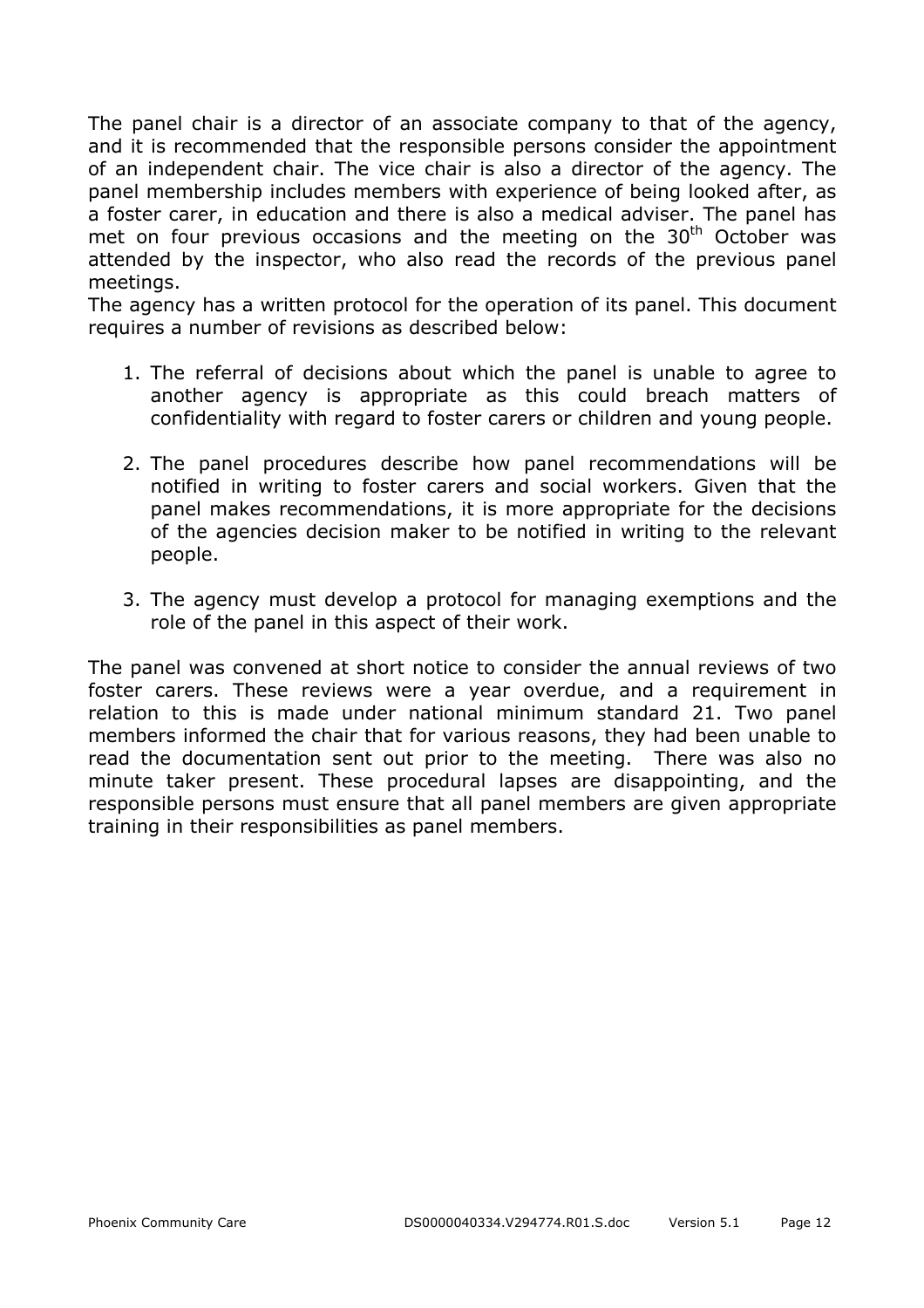# **Enjoying and Achieving**

#### **The intended outcomes for these Standards are:**

- The fostering service values diversity.(NMS 7)
- The fostering service promotes educational achievement.(NMS 13)
- When foster care is provided as a short-term break for a child, the arrangements recognise that the parents remain the main carers for the child.(NMS 31)

#### **The Commission considers Standards 7, 13, and 31 the key standards to be inspected at least once during a 12 month period.**

#### **JUDGEMENT – we looked at outcomes for the following standard(s):**

#### **7, 13, 31**

Quality in this outcome area is good. This judgement has been made from evidence gathered both during and before the visit to this service.

Children and young people benefit from placements with foster carers who promote equal opportunities, value diversity and who will support their educational achievement. Foster Carers benefit from the provision of respite support by the agency.

#### **EVIDENCE:**

#### **NMS 7 – Diversity**

The agency has a written equal opportunities policy and has been successful in recruiting carers from a diverse range of backgrounds. The inspector visited one placement where carers were providing a home for a child from a different cultural and ethnic background to themselves. The inspector was impressed by the efforts the foster carers had made to ensure that the child had access to information about their culture, the opportunity to make contact with people from his community and to enjoy culturally appropriate food. The inspector noted that the foster carers had taken the trouble to learn a number of phrases of the child's language and that in formal meetings attended by the child an interpreter was provided.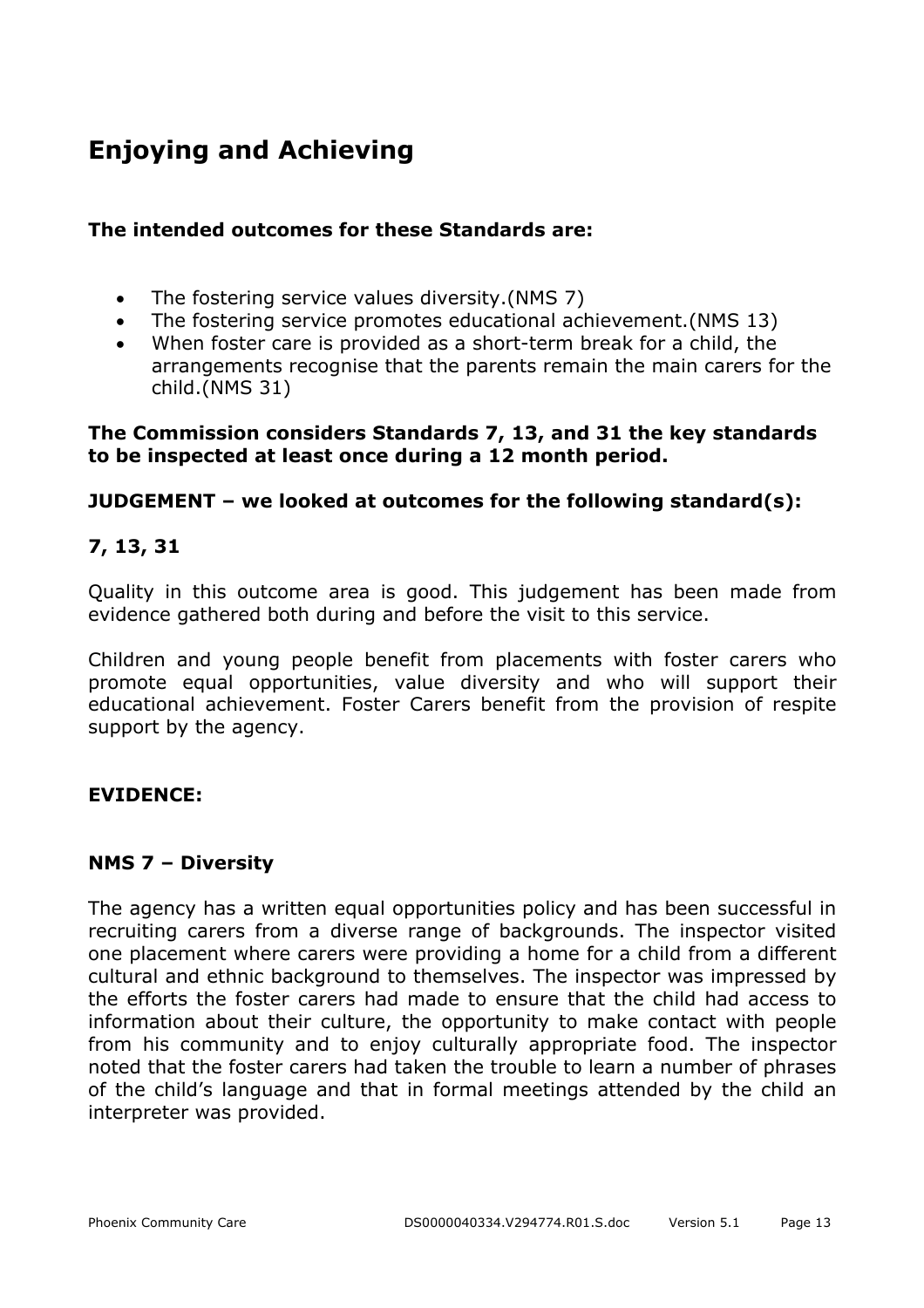#### **NMS 13 – Education**

The responsible persons told the inspector that the agency places a high priority on the education of the young people that it places, and the child currently placed had an up to date personal education plan. The foster carers visited were able to describe how they supported the education of children and young people placed with them by liaising appropriately with schools, and attending meetings and and open evenings. One child told the inspector how much he enjoyed playing football at school, and how his foster carer helped him with homework, which he did not enjoy, quite so much.

There is a lecturer on the agency's panel, who can provide an educational perspective on the assessment of new carers, and through the review system, the quality of support for young people's education offered by foster carers.

#### **NMS 31 – Short term Breaks**

The responsible persons told the inspector that existing foster carers currently without placements were willing and able to provide respite care for other carers if required. Given that there are currently six approved foster carers and only one child placed, the agency has sufficient resources to provide respite support to foster carers without specifically recruiting respite carers.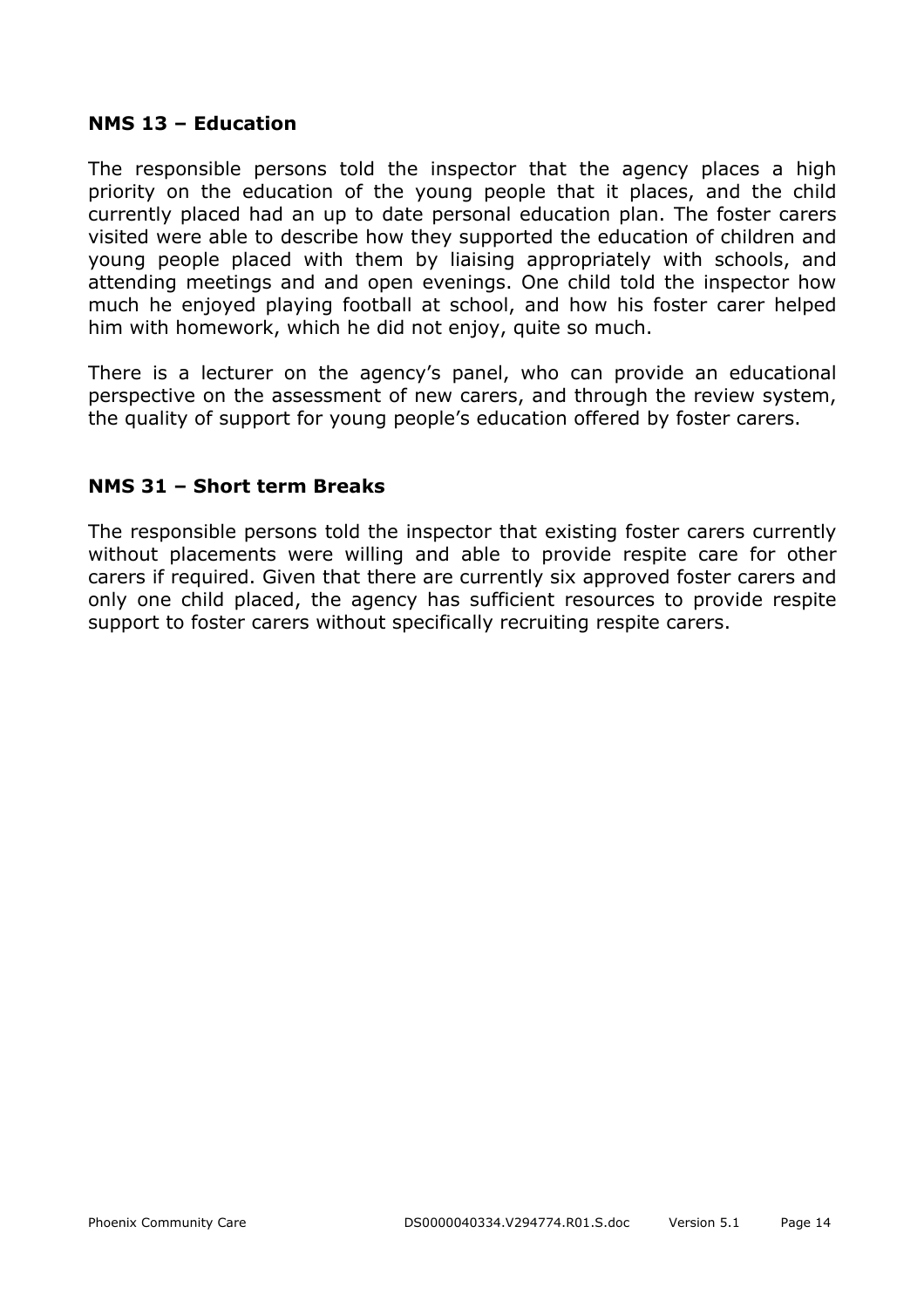## **Making a Positive Contribution**

#### **The intended outcomes for these Standards are:**

- The fostering service promotes contact arrangements for the child or young person. (NMS 10)
- The fostering service promotes consultation.(NMS 11)

#### **The Commission considers Standards 10 and 11 the key standards to be inspected at least once during a 12 month period.**

#### **JUDGEMENT – we looked at outcomes for the following standard(s):**

#### **10, 11**

Quality in this outcome area is good. This judgement has been made from evidence gathered both during and before the visit to this service.

Children and young people benefit form the maintenance of their important relationships with family and friends through supported contact arrangements, and can feel confident that their views about their day-to-day lives and their future will be listened to.

#### **EVIDENCE:**

#### **NMS 10 – Contact**

Arrangements for contact are set out in each placement plan, and there was evidence of liaison between the agency and placing authorities to ensure that contact arrangements were maintained. The two foster carers spoken to during this inspection were clear as to the importance of supporting contact arrangements.

#### **NMS 11 – Consultation**

The agency has a complaints procedure, which is included in the children and young people's guide. Where appropriate the agency has supported consultation with young people by supplying an interpreter to ensure that their views are fully heard. One child told the inspector that his foster carers often ask him about activities, or his preferred food. Records of regular visits by the agency's support worker demonstrate that he always takes the opportunity to talk to the child alone to ascertain his views.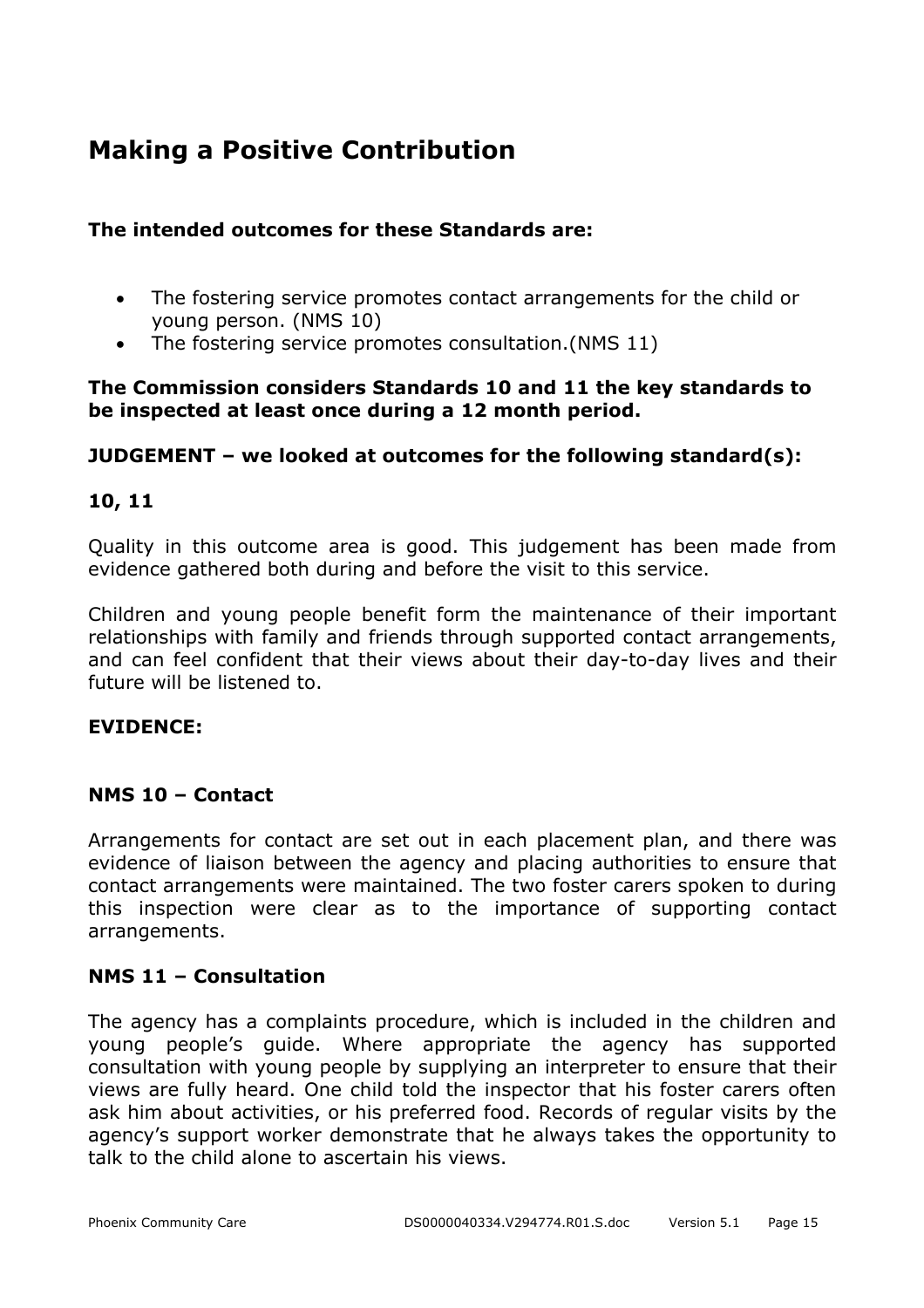## **Achieving Economic Wellbeing**

#### **The intended outcomes for these Standards are:**

- The fostering service prepares young people for adulthood.(NMS 14)
- The fostering service pays carers an allowance and agreed expenses as specified.(NMS 29)

#### **The Commission considers Standards 29 the key standard to be inspected at least once during a 12 month period.**

#### **JUDGEMENT – we looked at outcomes for the following standard(s):**

#### **29**

Quality in this outcome area is adequate. This judgement has been made from evidence gathered both during and before the visit to this service.

The failure to consistently pay carers on time may have a negative impact on the welfare of children and young people whom the agency places.

#### **EVIDENCE:**

#### **NMS 29 – Allowances and Expenses**

Both the foster carers visited during this inspection told the inspector that there were on occasion delays in the payment of their allowances. The inspector discussed this situation with the responsible persons who explained that they had encountered some difficulties when payments from placing authorities were made late. Whilst the inspector understands that such late payments place particular burdens on very small agencies such as Phoenix, it is important that foster carers are paid on time to avoid a negative impact on their family lives, which in turn could impact on the welfare of looked after children. The responsible persons must therefore ensure that there are systems in place to ensure the timely payment of foster carers allowances.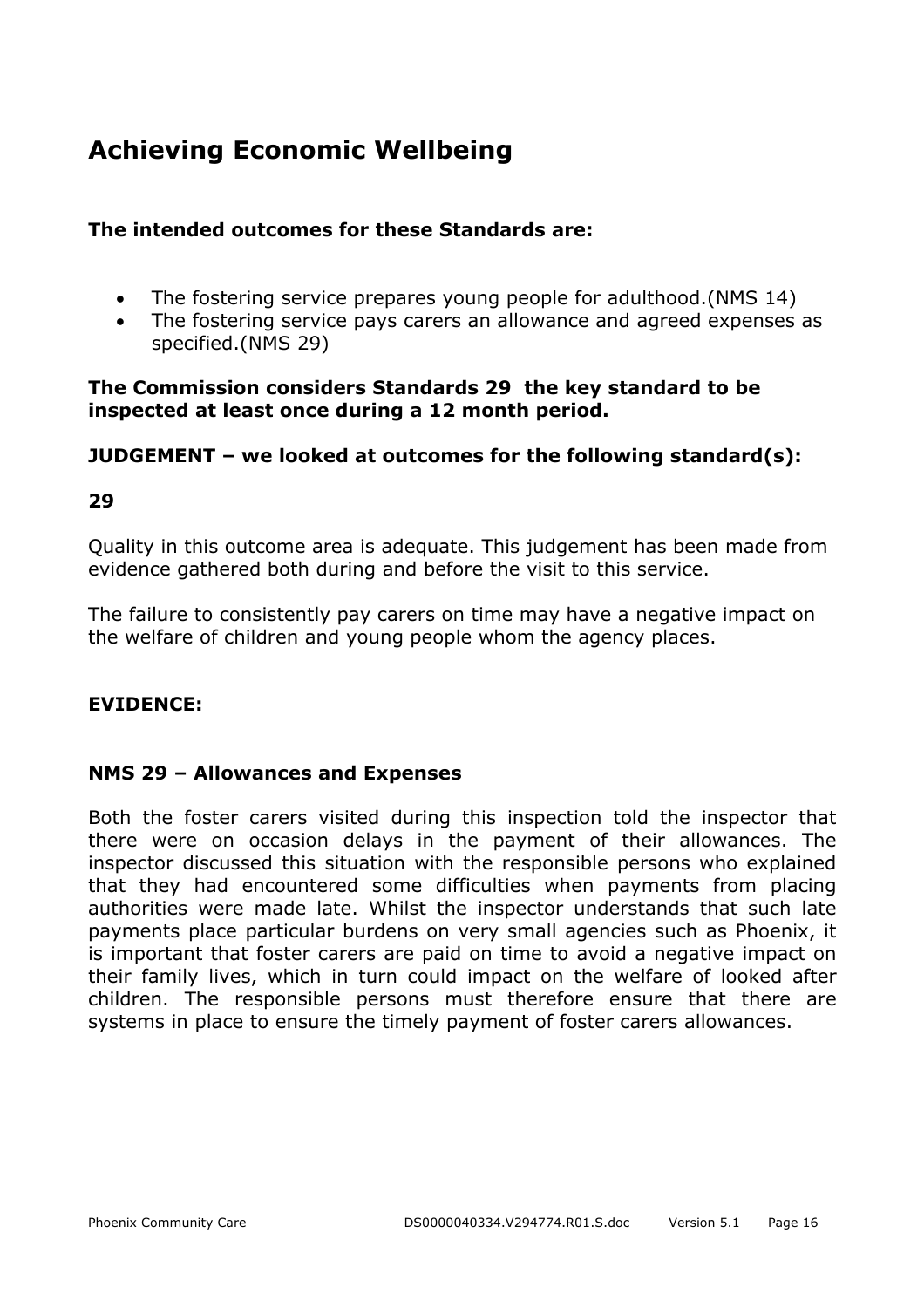### **Management**

#### **The intended outcomes for these Standards are:**

- There is a clear statement of the aims and objectives of the fostering service and the fostering service ensures that they meet those aims and objectives.(NMS 1)
- The fostering service is managed by those with the appropriate skills and experience. (NMS 2)
- The fostering service is monitored and controlled as specified. (NMS 4)
- The fostering service is managed effectively and efficiently.(NMS 5)
- Staff are organised and managed effectively.(NMS 16)
- The fostering service has an adequate number of sufficiently experienced and qualified staff.(NMS 17)
- The fostering service is a fair and competent employer.(NMS 18)
- There is a good quality training programme. (NMS 19)
- All staff are properly accountable and supported.(NMS 20)
- The fostering service has a clear strategy for working with and supporting carers.(NMS 21)
- Foster carers are provided with supervision and support.(NMS 22)
- Foster carers are appropriately trained.(NMS 23)
- Case records for children are comprehensive.(NMS 24)
- The administrative records are maintained as required.(NMS 25)
- The premises used as offices by the fostering service are suitable for the purpose.(NMS 26)
- The fostering service is financially viable. (NMS 27)
- The fostering service has robust financial processes. (NMS 28)
- Local Authority fostering services recognise the contribution made by family and friends as carers.(NMS 32)

#### **The Commission considers Standards 17, 21, and 24 the key standards to be inspected at least once during a 12 month period.**

#### **JUDGEMENT – we looked at outcomes for the following standard(s):**

#### **17, 21, 22, 24**

Quality in this outcome area is adequate. This judgement has been made from evidence gathered both during and before the visit to this service.

Children and young people benefit from the care of foster carers who have been rigorously assessed as suitable persons to care for vulnerable children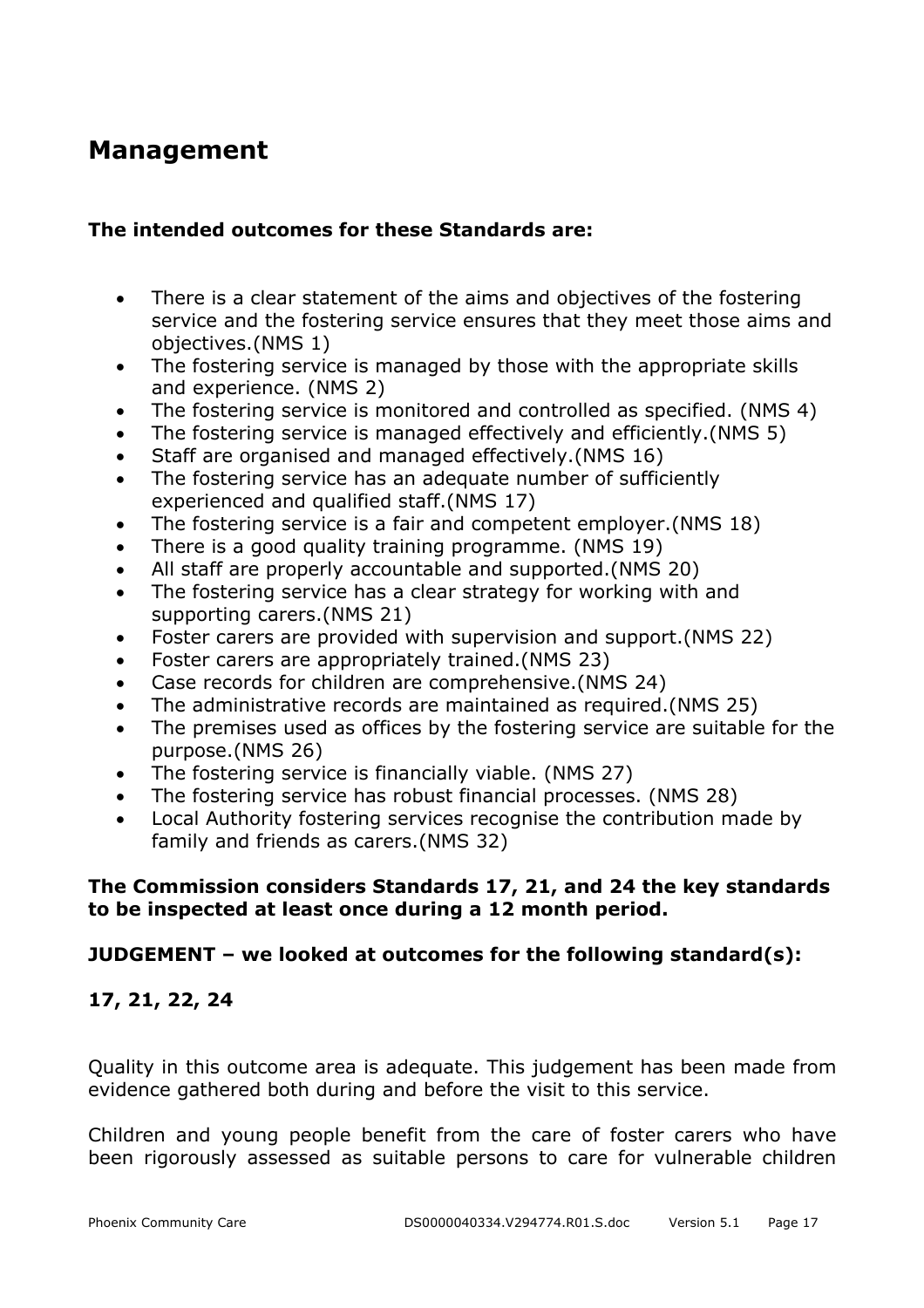and young people. Although of good quality, the supervision of foster carers must be undertaken by an appropriately qualified member of staff.

Children and young people may be disadvantaged by the failure to undertake the timely review of their carers, and the absence of case recording guidance to ensure that important events in their lives are appropriately recorded.

#### **EVIDENCE:**

#### **NMS 17 - Experience and Qualifications of Staff and Carers**

The agency employs a supporting social worker who is currently unqualified, but is studying for the Diploma in Social Work. His work is supervised by an experienced and qualified social worker employed by the agency on consultancy basis.

There is a clearly set out process for the assessment of foster carers based on the British Association of Adoption and Fostering form F, and includes consideration of all the matters set out in national minimum standards 17.6 and 17.7 in considering the suitability of applicants to become foster carers.

#### **NMS 21 – Supporting Carers**

The strategy for supporting foster carers clearly describes the support and supervision of carers, but the provision of appropriate training must be developed as a matter of priority over the next year.

As noted under national minimum standard 30, the reviews presented to panel were a year overdue, and the inspector shares the view of the chair of panel that this is not acceptable. It is clear that a lot of work has been done to develop a comprehensive review system, and those presented were of good quality, however the responsible persons must ensure that this situation does not arise again, and that annual reviews are undertaken and presented to panel in a timely manner.

#### **NMS 22 – Supervision of Carers**

The agency has a clearly structured Foster Carers Agreement, which includes all the matters set out in Schedule 5, Regulation 28(5)(b) of the Fostering Services Regulations 2001. The agency has provided written information to carers on making complaints or representations.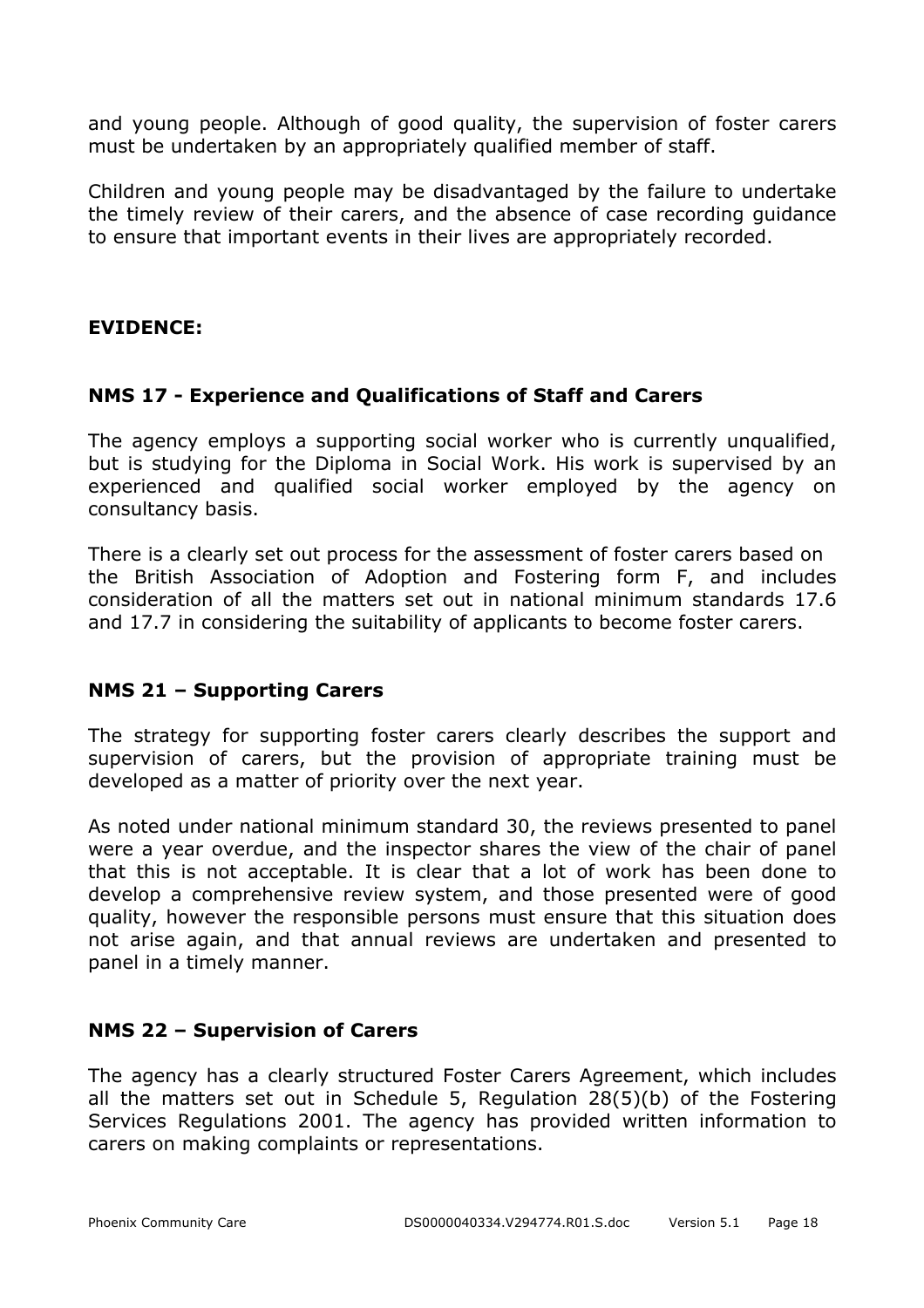Both the foster carers spoken to during this were full of praise for the support they received from the social worker employed by the agency, and records seen during this inspection demonstrated that he performs this role with reliability, diligence and skill.

The inspector discussed the implications of national minimum standard 22.3, with the responsible persons, which clearly states that foster carers must be supervised by a suitably qualified and experienced social worker. There is no leeway allowable under this standard, and therefore it is a requirement of this report that the agency ensures that the supervision of foster carers is undertaken by a suitably qualified and experienced social worker.

#### **NMS 24 – Case Records**

The agency does not have a written policy on case recording, and the responsible persons must rectify this omission as a requirement of this inspection. Both foster carers visited during this inspection were aware of the records they were required to keep. Case records required to be kept by the agency as set out in Schedule 2, Regulation 22 of the Fostering Services Regulations 2001 were seen to be appropriately kept.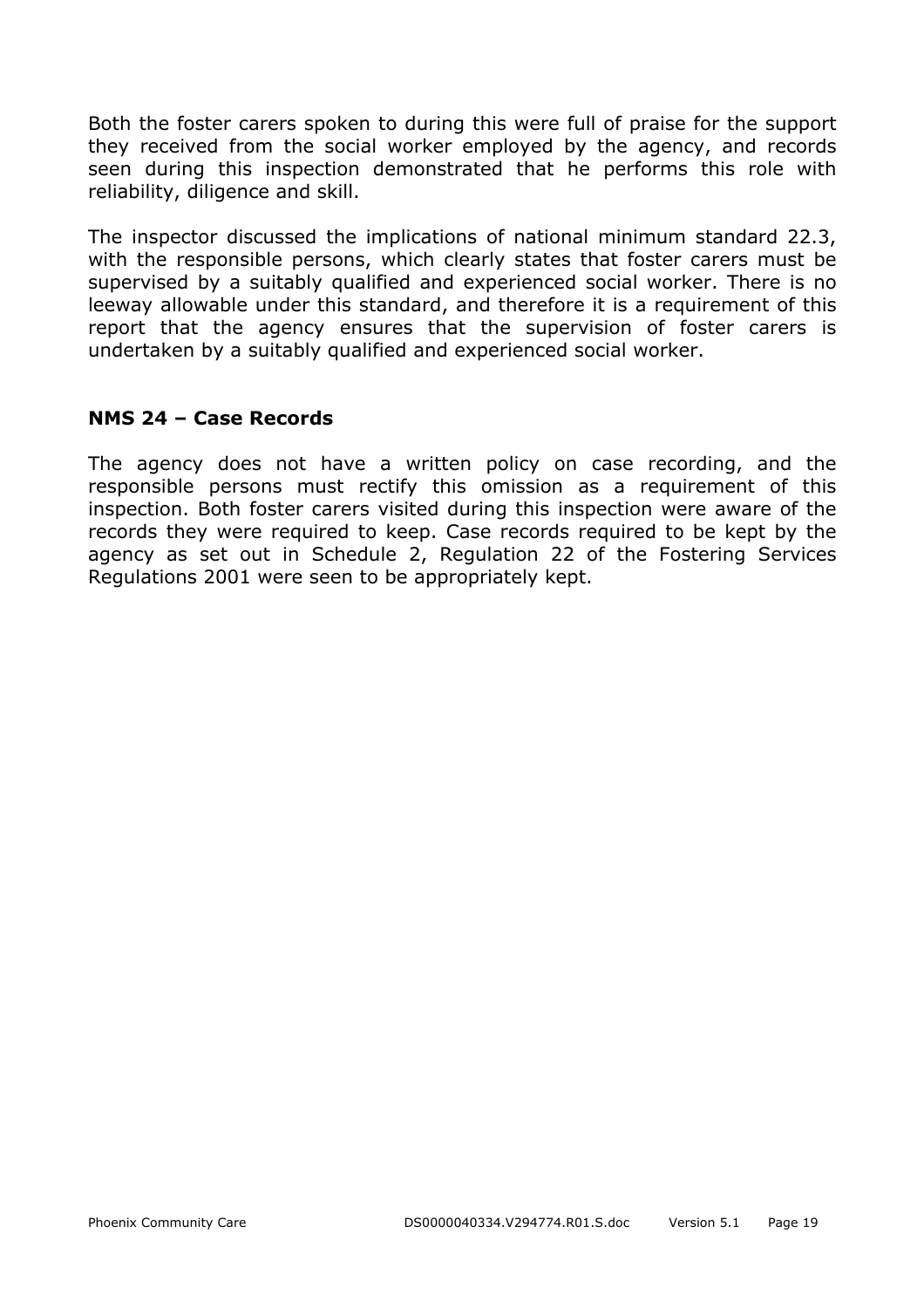# **SCORING OF OUTCOMES**

This page summarises the assessment of the extent to which the National Minimum Standards for Fostering Services have been met and uses the following scale.

**4** Standard Exceeded (Commendable) **3** Standard Met (No Shortfalls)

**1** Standard Not Met (Major Shortfalls)

"X" in the standard met box denotes standard not assessed on this occasion "N/A" in the standard met box denotes standard not applicable

| <b>BEING HEALTHY</b>          |                | <b>ACHIEVING ECONOMIC</b>          |                |  |  |  |
|-------------------------------|----------------|------------------------------------|----------------|--|--|--|
| <b>Standard No</b>            | <b>Score</b>   | <b>WELLBEING</b>                   |                |  |  |  |
| 12                            | 3              | <b>Standard No</b><br><b>Score</b> |                |  |  |  |
|                               |                | 14                                 | X              |  |  |  |
| <b>STAYING SAFE</b>           |                | 29                                 | $\overline{2}$ |  |  |  |
| <b>Standard No</b>            | <b>Score</b>   |                                    |                |  |  |  |
| 3                             | 3              | <b>MANAGEMENT</b>                  |                |  |  |  |
| 6                             | 3              | <b>Standard No</b>                 | <b>Score</b>   |  |  |  |
| 8                             | $\overline{3}$ | 1                                  | X              |  |  |  |
| 9                             | $\overline{2}$ | $\overline{2}$                     | Χ              |  |  |  |
| 15                            | $\overline{3}$ | 4                                  | X              |  |  |  |
| 30                            | $\overline{2}$ | 5                                  | Χ              |  |  |  |
|                               |                | 16                                 | Χ              |  |  |  |
| <b>ENJOYING AND ACHIEVING</b> |                | 17                                 | 3              |  |  |  |
| <b>Standard No</b>            | <b>Score</b>   | 18                                 | X              |  |  |  |
| 7                             | 3              | 19                                 | X              |  |  |  |
| 13                            | $\overline{3}$ | 20                                 | X              |  |  |  |
| 31                            | $\overline{3}$ | 21                                 | $\overline{2}$ |  |  |  |
|                               |                | 22                                 | $\overline{2}$ |  |  |  |
| <b>MAKING A POSITIVE</b>      |                | 23                                 | X              |  |  |  |
| <b>CONTRIBUTION</b>           |                | 24                                 | $\overline{2}$ |  |  |  |
| <b>Standard No</b>            | <b>Score</b>   | 25                                 | X              |  |  |  |
| 10                            | 3              | 26                                 | X              |  |  |  |
| 11                            | 3              | 27                                 | X              |  |  |  |
|                               |                | 28                                 | X              |  |  |  |
|                               |                | 32                                 | Χ              |  |  |  |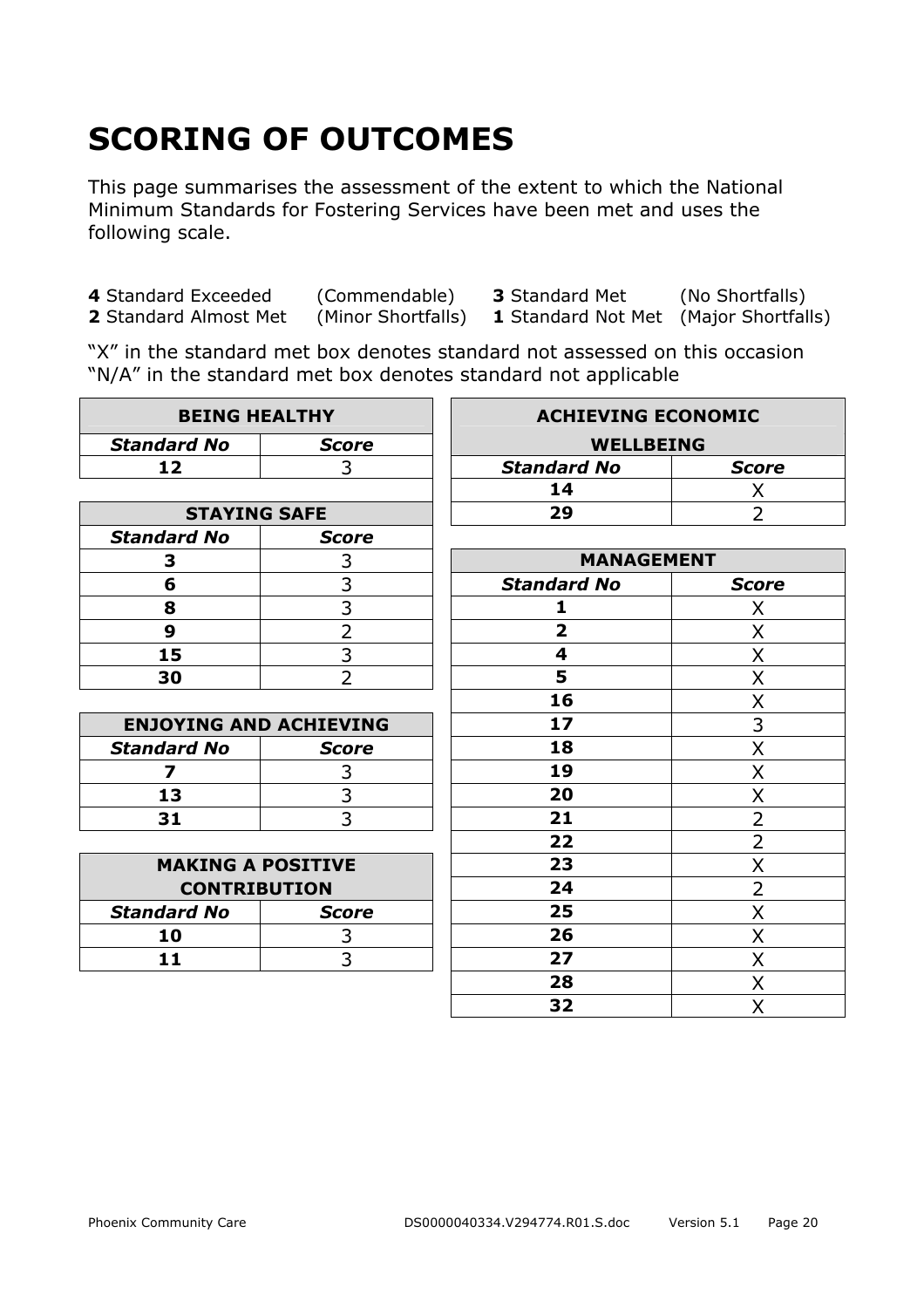#### **STATUTORY REQUIREMENTS**

This section sets out the actions, which must be taken so that the registered person/s meets the Care Standards Act 2000, Fostering Services Regulations 2002 and the National Minimum Standards. The Registered Provider(s) must comply with the given timescales.

| No.            | Standard    | Regulation | Requirement                                                                                                                                                                                                           | Timescale  |
|----------------|-------------|------------|-----------------------------------------------------------------------------------------------------------------------------------------------------------------------------------------------------------------------|------------|
|                |             |            |                                                                                                                                                                                                                       | for action |
| $\mathbf{1}$   | FS9         | 12(2)(b)   | The responsible persons must<br>amend the<br>child<br>protection<br>procedure to ensure that the<br>procedures<br>following<br>an<br>allegation are as set out in the<br>Child<br>London<br>Protection<br>Procedures. | 30/03/07   |
| 2              | <b>FS30</b> | 26         | panel protocols require<br>The<br>amendment as set out in the<br>body of this report.                                                                                                                                 | 30/03/07   |
| 3              | <b>FS30</b> | 20(3)(b)   | The responsible persons must<br>ensure that all panel members<br>are given appropriate training in<br>their responsibilities as<br>panel<br>members.                                                                  | 30/03/07   |
| $\overline{4}$ | <b>FS29</b> | 44(1)      | The responsible persons must<br>ensure that there are systems in<br>ensure the<br>timely<br>place<br>to<br>of<br>payment<br>foster<br>carers<br>allowances.                                                           | 30/03/07   |
| 5              | <b>FS21</b> | 29(1)(2)   | The responsible persons must<br>ensure that annual reviews are<br>undertaken and presented<br>to<br>panel in a timely manner.                                                                                         | 30/03/07   |
| 6              | <b>FS22</b> | 17(1)      | The responsible persons must<br>foster<br>ensure<br>carers<br>are<br>supervised by a suitably qualified<br>and experienced social worker.                                                                             | 30/03/07   |
| $\overline{7}$ | <b>FS24</b> | 22         | The responsible persons must                                                                                                                                                                                          | 30/03/07   |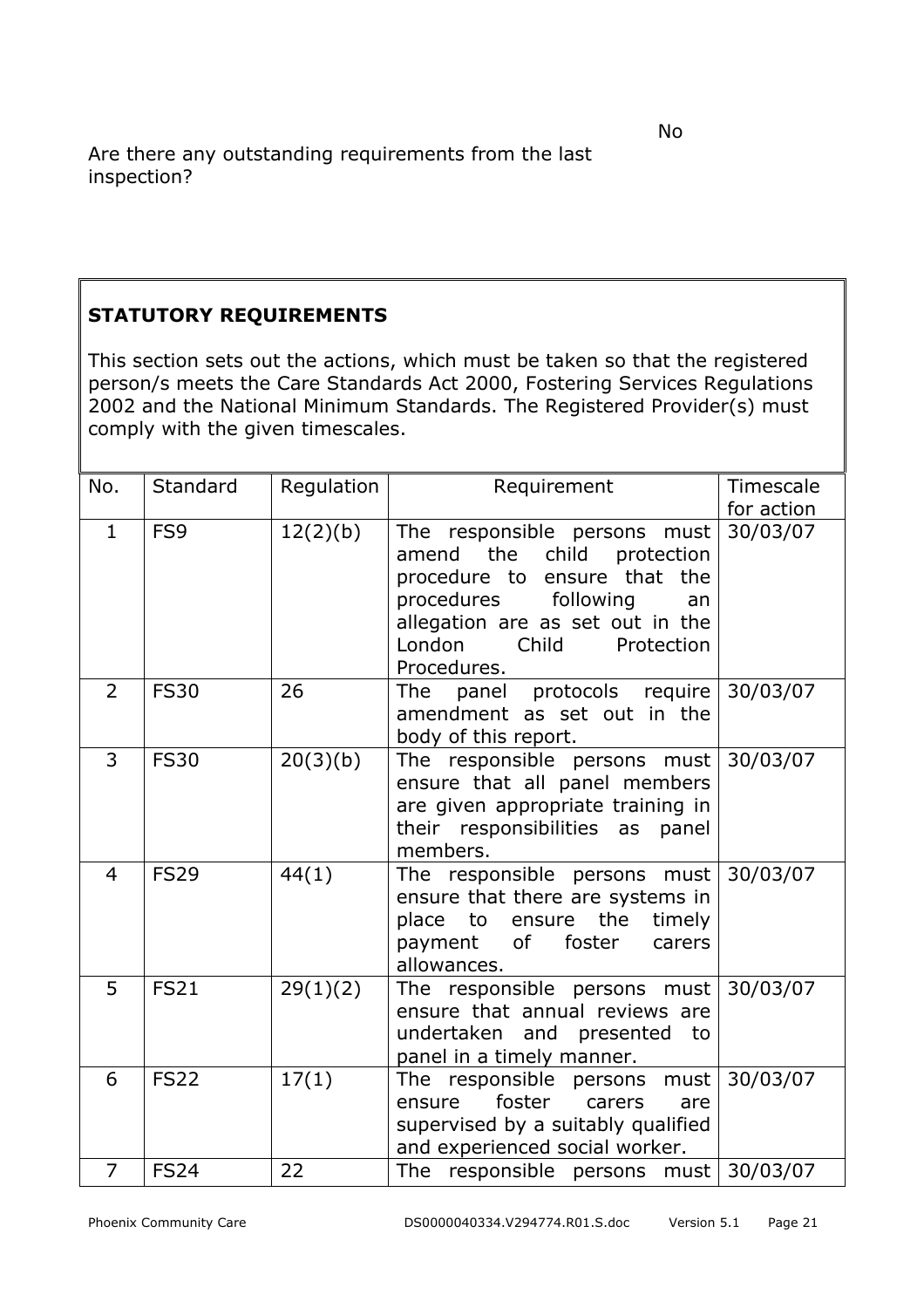|  | in in |  | place a policy                |  |
|--|-------|--|-------------------------------|--|
|  |       |  | procedures on case recording. |  |

#### **RECOMMENDATIONS**

These recommendations relate to National Minimum Standards and are seen as good practice for the Registered Provider/s to consider carrying out.

| No. | Refer to | <b>Good Practice Recommendations</b>                    |
|-----|----------|---------------------------------------------------------|
|     | Standard |                                                         |
|     | FS30     | It is recommended that the responsible persons consider |
|     |          | the appointment of an independent panel chair           |

#### **RECOMMENDATIONS**

These recommendations relate to National Minimum Standards and are seen as good practice for the Registered Provider/s to consider carrying out.

| No. | Refer to    | <b>Good Practice Recommendations</b>                    |
|-----|-------------|---------------------------------------------------------|
|     | Standard    |                                                         |
|     | <b>FS30</b> | It is recommended that the responsible persons consider |
|     |             | the appointment of an independent panel chair           |